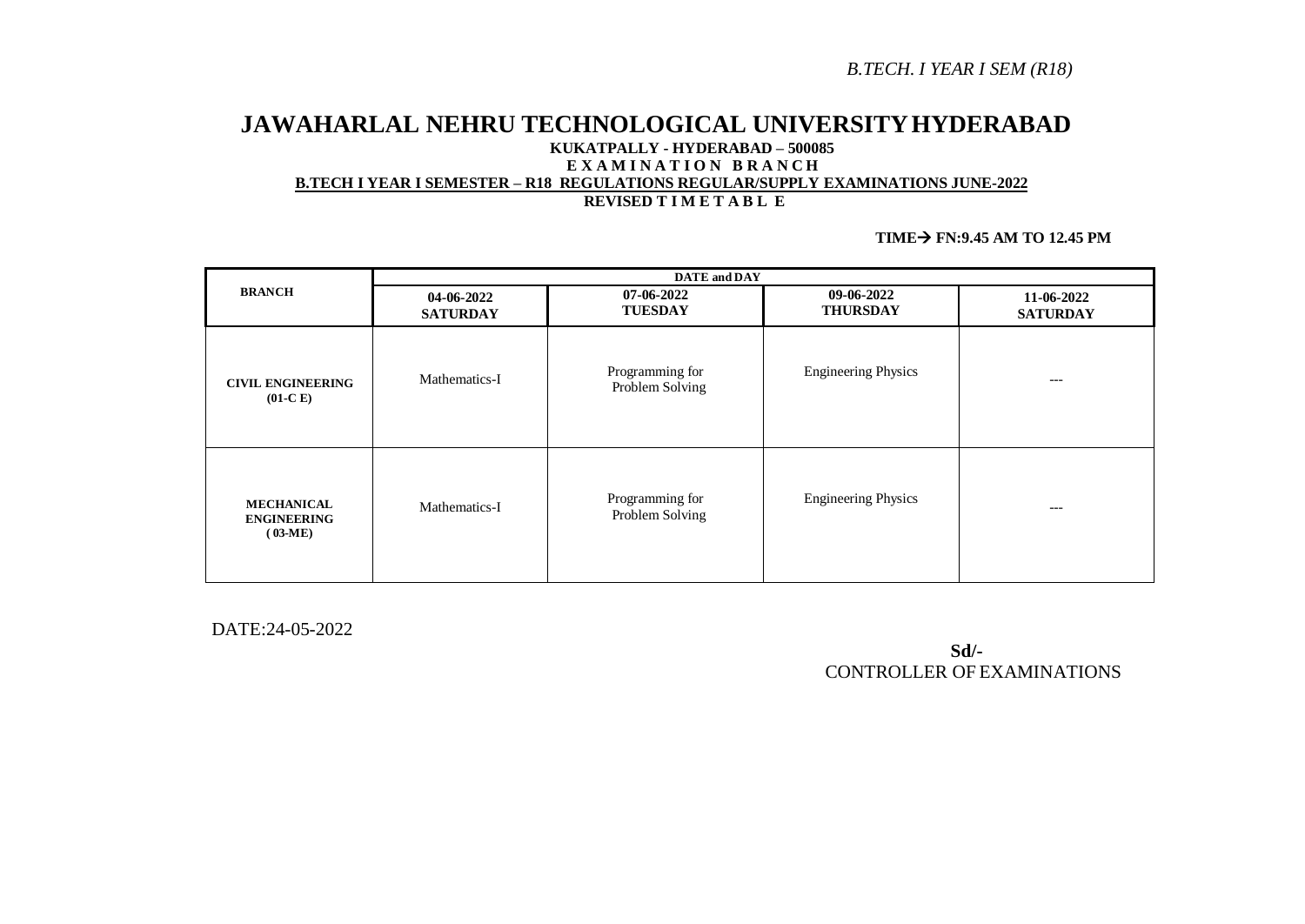# **JAWAHARLAL NEHRU TECHNOLOGICAL UNIVERSITYHYDERABAD KUKATPALLY - HYDERABAD – 500085 E X A M I N A T I O N B R A N CH B.TECH I YEAR I SEMESTER – R18 REGULATIONS REGULAR/SUPPLY EXAMINATIONS JUNE-2022 REVISED T I M E T A B L E**

#### **T I M E→FN 9.45 AM TO 12.45 PM**

| <b>BRANCH</b>                                                                          | <b>DATE</b> and <b>DAY</b>    |                                    |                               |                               |
|----------------------------------------------------------------------------------------|-------------------------------|------------------------------------|-------------------------------|-------------------------------|
|                                                                                        | 04-06-2022<br><b>SATURDAY</b> | $07 - 06 - 2022$<br><b>TUESDAY</b> | 09-06-2022<br><b>THURSDAY</b> | 11-06-2022<br><b>SATURDAY</b> |
| <b>ELECTRONICS</b><br>&<br><b>COMMUNICATIONS</b><br><b>ENGINEERING</b><br>$(04 - ECE)$ | Mathematics-I                 | Programming for<br>Problem Solving | <b>Applied Physics</b>        | ---                           |
| <b>ELECTRONICS AND</b><br><b>INSTRUMENTATION</b><br><b>ENGINEERING</b><br>$(10-EIE)$   | Mathematics-I                 | Programming for<br>Problem Solving | <b>Applied Physics</b>        | $---$                         |

DATE:24-05-2022

 **Sd/-** CONTROLLER OF EXAMINATIONS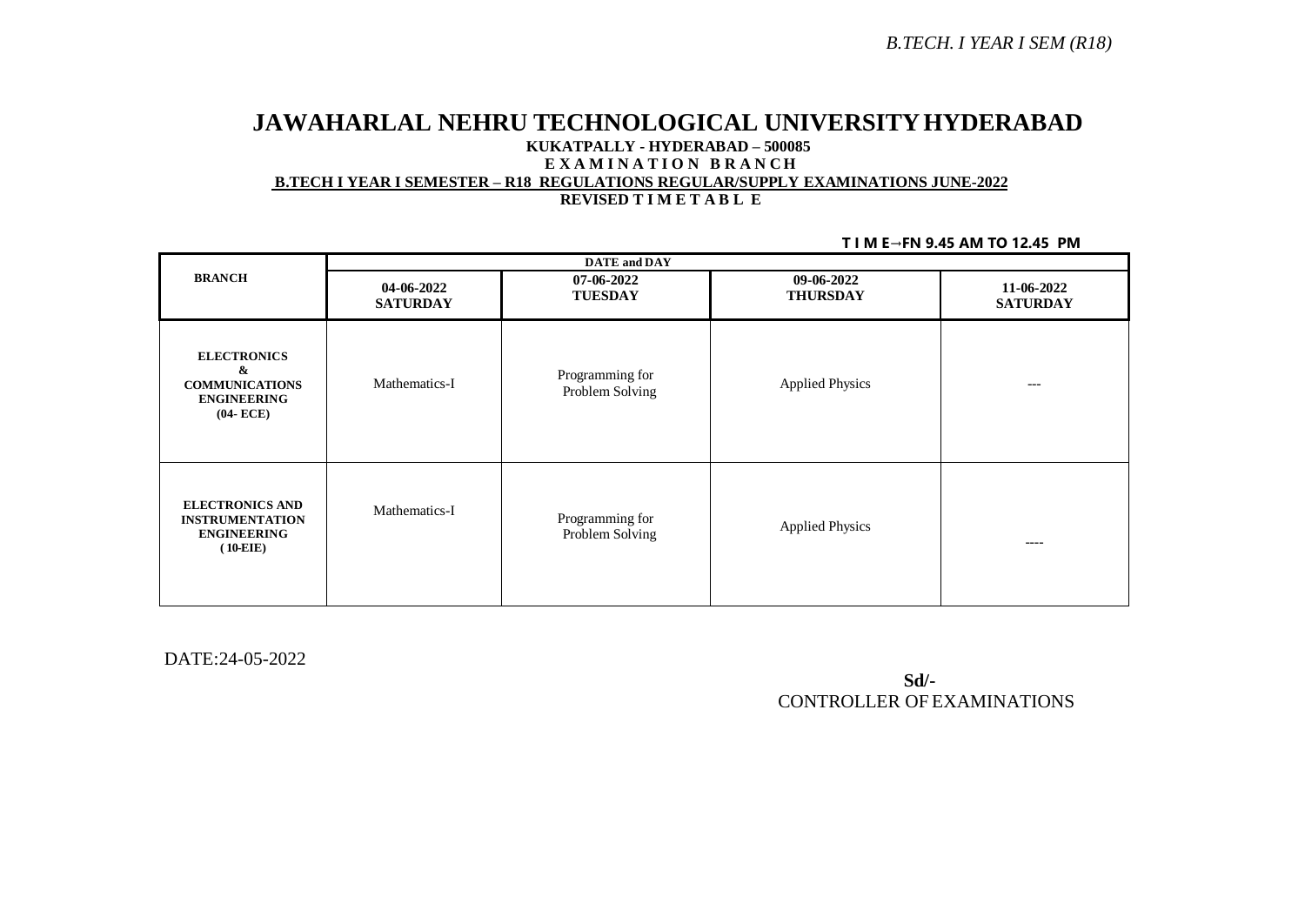# **JAWAHARLAL NEHRU TECHNOLOGICAL UNIVERSITYHYDERABAD KUKATPALLY - HYDERABAD – 500085**

**E X A M I N A T I O N B R A N C H**

**B.TECH I YEAR I SEMESTER – R18 REGULATIONS REGULAR/SUPPLY EXAMINATIONS JUNE-2022**

**REVISED T I M E T A B L E**

 $TIME \rightarrow FN: 9.45 AM TO 12.45 PM$ 

| <b>BRANCH</b>                                                                 |                               | <b>DATE</b> and <b>DAY</b>         |                               |                               |
|-------------------------------------------------------------------------------|-------------------------------|------------------------------------|-------------------------------|-------------------------------|
|                                                                               | 04-06-2022<br><b>SATURDAY</b> | 07-06-2022<br><b>TUESDAY</b>       | 09-06-2022<br><b>THURSDAY</b> | 11-06-2022<br><b>SATURDAY</b> |
| <b>MECHANICAL</b><br><b>ENGINEERING</b><br>(MECHATRONICS)<br>$(14-MECT)$      | Mathematics-I                 | Programming for<br>Problem Solving | <b>Engineering Physics</b>    | $---$                         |
| <b>METALLURGY AND</b><br><b>MATERIAL</b><br><b>ENGINEERING</b><br>(18-MME)    | Mathematics-I                 | Programming for<br>Problem Solving | <b>Engineering Physics</b>    | $---$                         |
| <b>ELECTRONICS</b><br><b>AND COMPUTER</b><br><b>ENGINEERING</b><br>$(19-ECM)$ | Mathematics-I                 | Programming for<br>Problem Solving | <b>Applied Physics</b>        | $---$                         |

DATE:24-05-2022 **Sd/-** CONTROLLER OF EXAMINATIONS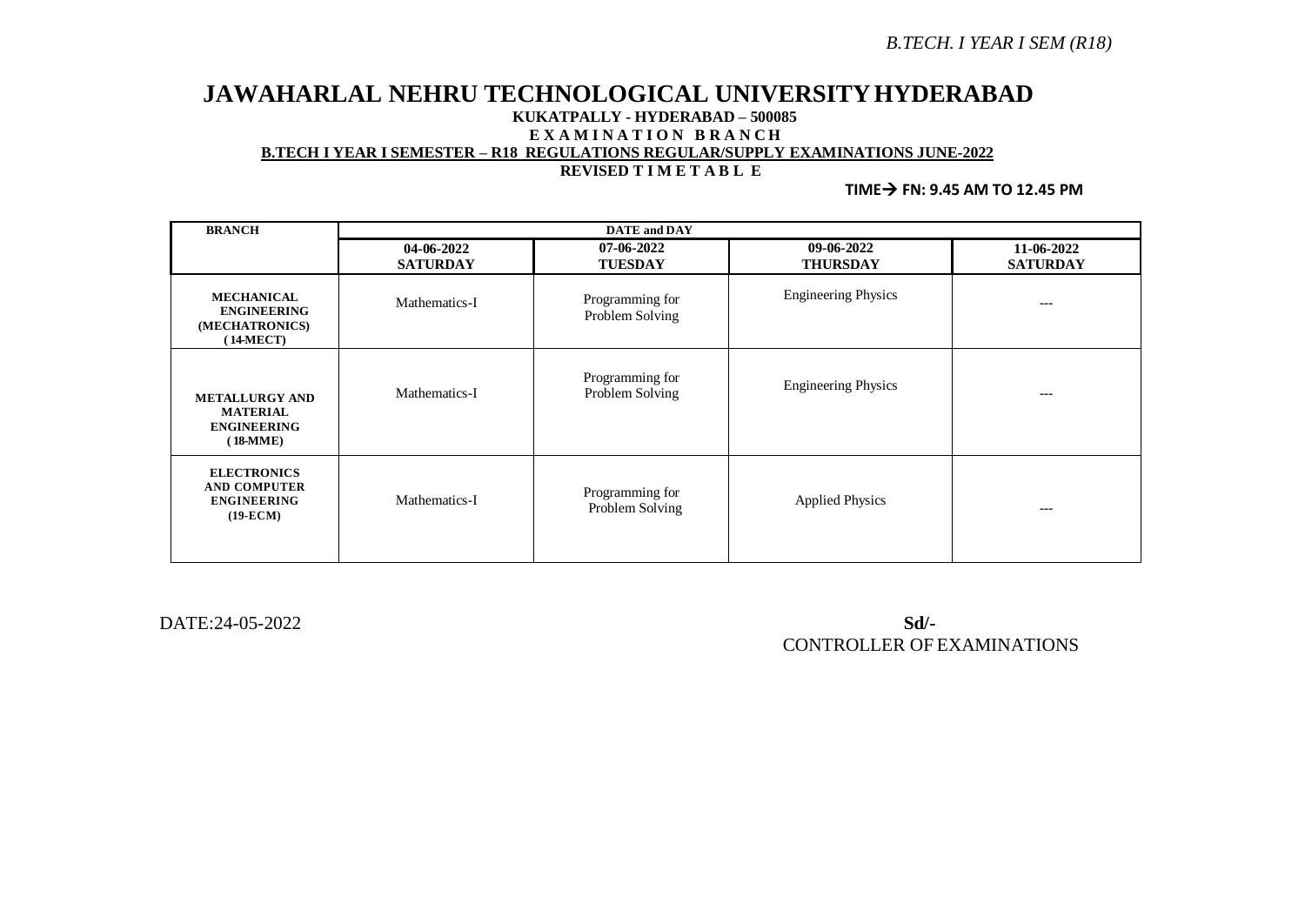# **JAWAHARLAL NEHRU TECHNOLOGICAL UNIVERSITYHYDERABAD KUKATPALLY - HYDERABAD – 500085 E X A M I N A T I O N B R A N CH B.TECH I YEAR I SEMESTER – R18 REGULATIONS REGULAR/SUPPLY EXAMINATIONS JUNE-2022**

**REVISED T I M E T A B L E**

#### **TIME FN: 9.45 AM TO 12.45 PM**

| <b>BRANCH</b>                                                                             | <b>DATE</b> and <b>DAY</b>    |                                    |                               |                               |
|-------------------------------------------------------------------------------------------|-------------------------------|------------------------------------|-------------------------------|-------------------------------|
|                                                                                           | 04-06-2022<br><b>SATURDAY</b> | 07-06-2022<br><b>TUESDAY</b>       | 09-06-2022<br><b>THURSDAY</b> | 11-06-2022<br><b>SATURDAY</b> |
| <b>AERONUTICAL</b><br><b>ENGINEERING</b><br>$(21 - AE)$                                   | Mathematics-I                 | Programming for<br>Problem Solving | <b>Engineering Physics</b>    |                               |
| MINING ENGG.<br>$(25-MIE)$                                                                | Mathematics-I                 | Programming for<br>Problem Solving | <b>Engineering Physics</b>    |                               |
| <b>PTMETROLIUM</b><br>ENGG.<br>$(27 - PTME)$                                              | Mathematics-I                 | Programming for<br>Problem Solving | <b>Engineering Physics</b>    | $---$                         |
| <b>COMPUTER</b><br><b>SCIENCE AND</b><br><b>BUSINESS</b><br><b>SYSTEMS</b><br>$(32-CSBS)$ | Mathematics-I                 | Programming for<br>Problem Solving | <b>Applied Physics</b>        | ---                           |

DATE:24-05-2022

**Sd/-** CONTROLLER OF EXAMINATIONS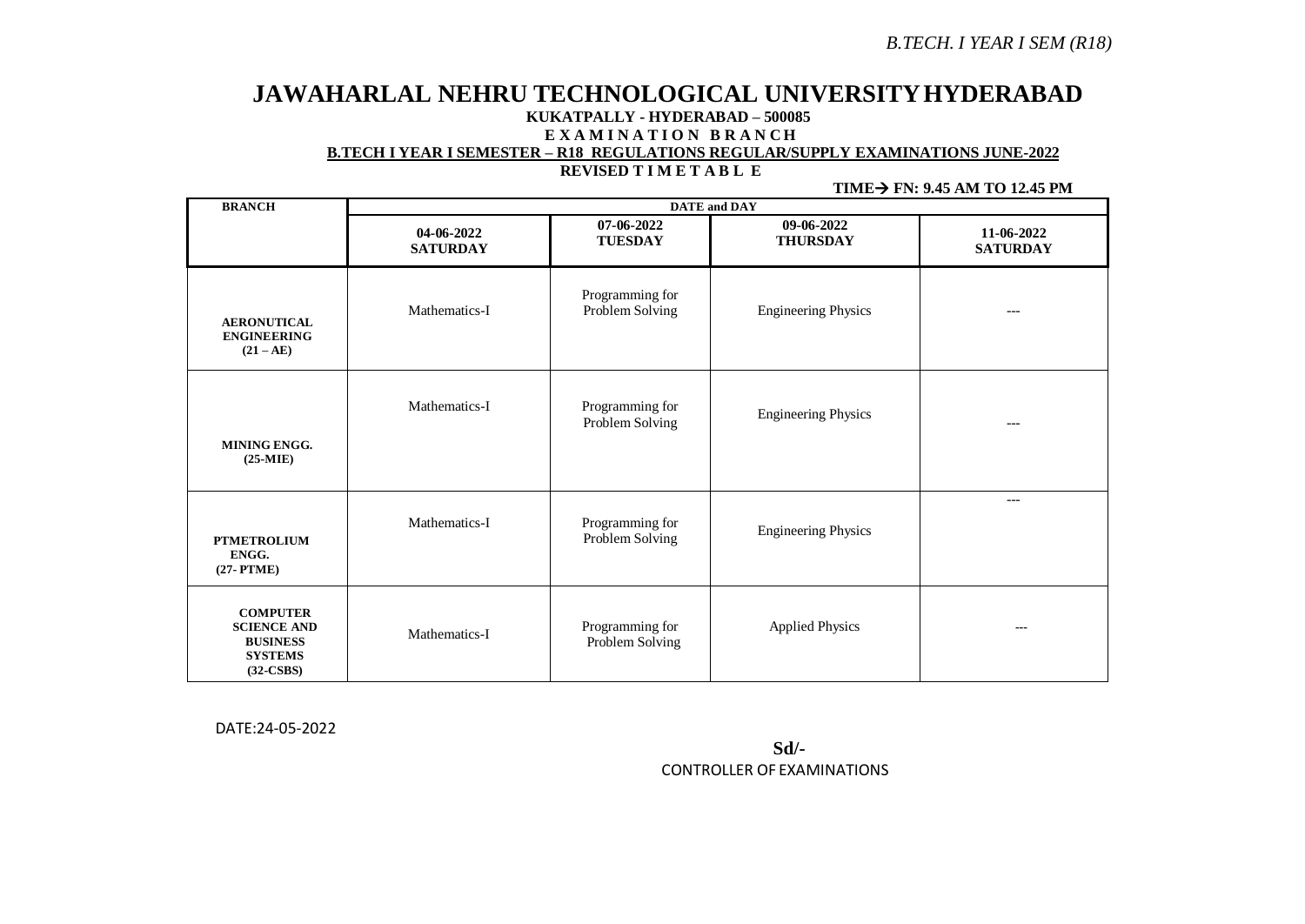# **JAWAHARLAL NEHRU TECHNOLOGICAL UNIVERSITYHYDERABAD KUKATPALLY - HYDERABAD – 500085 E X A M I N A T I O N B R A N C H B.TECH I YEAR I SEMESTER – R18 REGULATIONS REGULAR/SUPPLY EXAMINATIONS JUNE-2022 REVISED T I M E T A B L E**

|                                                                                                                                             | <b>DATE</b> and <b>DAY</b>    |                                    |                               |                               |  |
|---------------------------------------------------------------------------------------------------------------------------------------------|-------------------------------|------------------------------------|-------------------------------|-------------------------------|--|
| <b>BRANCH</b>                                                                                                                               | 04-06-2022<br><b>SATURDAY</b> | 07-06-2022<br><b>TUESDAY</b>       | 09-06-2022<br><b>THURSDAY</b> | 11-06-2022<br><b>SATURDAY</b> |  |
| <b>COMPUTER SCIENCE</b><br>AND ENGINEERING<br><b>(ARTIFICIAL</b><br><b>INTELLIGENCE AND</b><br><b>MACHINE LEARNING)</b><br>$(66-CSE(AI&ML)$ | Mathematics-I                 | Programming for<br>Problem Solving | <b>Applied Physics</b>        | ---                           |  |
| <b>COMPUTER SCIENCE</b><br>AND ENGINEERING<br>(TOT)<br>$(69-CSE(IOT))$                                                                      | Mathematics-I                 | Programming for<br>Problem Solving | <b>Applied Physics</b>        | ---                           |  |
| <b>TEXTILE ENGINEERING</b><br>$(71-TTE)$                                                                                                    | Mathematics-I                 | Programming for<br>Problem Solving | <b>Engineering Physics</b>    | ---                           |  |

**T I M E→FN 9.45 AM TO 12.45 PM**

DATE:24-05-2022 **Sd/-** CONTROLLER OF EXAMINATIONS